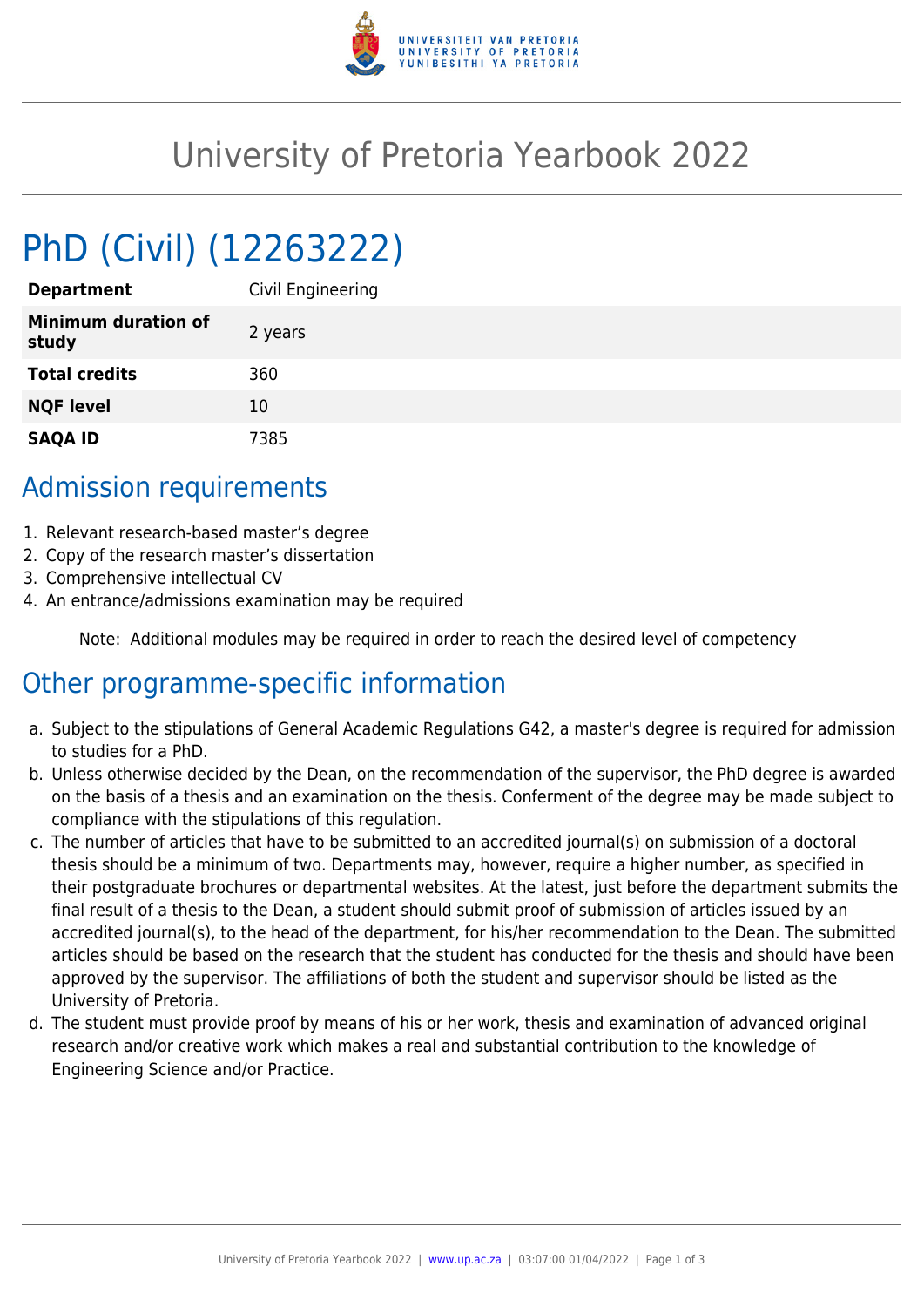

## Curriculum: Year 1

**Minimum credits: 360**

#### **Core modules**

#### **Thesis: Civil engineering 990 (SIR 990)**

| <b>Module credits</b>         | 360.00                         |
|-------------------------------|--------------------------------|
| <b>NQF Level</b>              | 10                             |
| <b>Prerequisites</b>          | No prerequisites.              |
| <b>Language of tuition</b>    | Module is presented in English |
| <b>Department</b>             | Civil Engineering              |
| <b>Period of presentation</b> | Year                           |